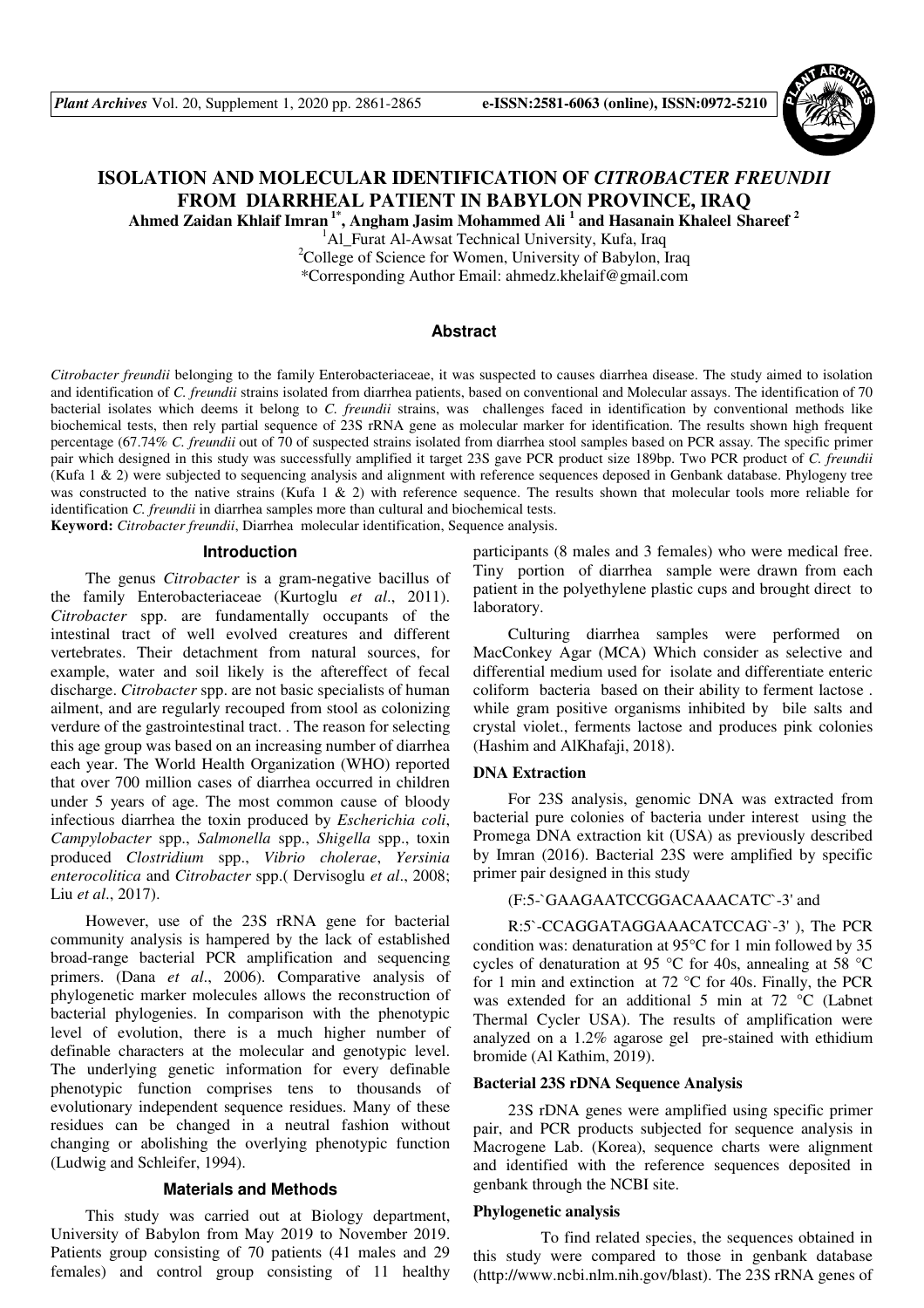related species were used from the genbank database to generate a phylogenetic tree by MEGA6 (Tamura *et al*., 2013), The sequences of reference strains deposited in genbank were retrieved from NCBI website and the tree conducted in MEGA6 software, The evolutionary distances were computed using the UMPG method ,Multiple alignments of sequences were done using (http://www.ebi.ac.uk/Tools/msa/clustalo).

#### **Statistical Analysis**

Simple statistical test : Percentage and frequency percentage were applied in calculation the mean values.

### **Results and Discussion**

Isolation and identification of bacteria Age and Gender Distribution of Diarrhea patients with *Citrobacter freundii* :

The results shown that the distribution of 70 isolate of *Citrobacter* out of 200 (35%) undergo diarrhea in Babylon province. The patients numbers and their percentage were calculated after conformation the identification of *C. freundii* based on molecular assays. The Table (1) shown that the age 1-15 years, more frequently infected with *C. freundii*  compare with other ages, Table (1), this case (under 1-15 years) may be explained basically on the development of immunity defenses in the infant and childhoods, this

explanation agree with the results of Yumuk *et al*. (2008) and Pereira *et al*. (2010), when their study focusing on infantile diarrhea, aggregative *C. freundii* were concomitantly recovered from a severe case of mucous diarrhea. Also, the present results consonant with results of Dervisoglu *et al*. (2008), which suspected *C. freundii* to cause diarrhea and possibly extra intestinal infections including peritonitis.

A 70/200 of suspected *C. freundii* isolate cultured on MacConkey agar shown tentative diagnosis positive ferment lactose. Conventional identification not always considered as clear cut reliable marker for bacterial identification.

On the other hand, the age (16-30) years with low frequent infection with *C. freundii*. The decline of diarrhea infection with young people may be correlated with special sanitations and development of immunity defenses. On the same time, no significant appeared between males and females in their readiness to infected by *C. freundii* (Table 1). The present study observation shown no significant differences between patients attenuated from villages and those from urban. this result was constant with the results of Liu *et al*. (2018) *C. freundii* is a frequent cause of nosocomial infections and a known cause of diarrheal infections.

**Table 1:** Distribution of Positive Cases with *C. freundii* based on age and gender of patients.

| Age interval | <b>Gander</b> |        | Positive Cases with C. freundii |                             | <b>Control</b><br>With C. freundii |      |  |
|--------------|---------------|--------|---------------------------------|-----------------------------|------------------------------------|------|--|
|              | <b>Male</b>   | Female | No.                             | $\mathcal{O}_{\mathcal{O}}$ | No.                                | $\%$ |  |
| $1 - 15$     |               | 10     | 25                              | 35.7                        |                                    | 18.1 |  |
| $16-30$      |               |        | l3                              | 18.51                       |                                    | 27.7 |  |
| $31 - 45$    |               |        | 10                              | 14.2                        |                                    | 18.1 |  |
| $46 - 60$    | 10            | 12     | 22                              | 31.4                        |                                    | 36.3 |  |
| <b>Total</b> | 41            | 29     | 70                              | $100\%$                     |                                    | 100% |  |

A total of 70 isolates of *Enterobacteriaceae* bacteria (Gram-negative bacillus and oxidase negative) were obtained from the samples which suspected as *Citrobacter freundii* species. These isolates were obtained from stool samples for patient suffer from diarrhea. The phenotypic and the biochemical characters of the presumptive C. *freundii* that had been isolated only.

 The seventy isolates are oxidase negative and Gramnegative rods matching to the schemes of biochemical reactions provided in Bergey's Manual of Systematic Bacteriology for the identification of genus or species level (Frederiksen, 2004). In addition, they were found to be did not produce indole, urease and tryptophan, and formed glucose, mannitol, produces red pigment and it is Voges-Proskauer positive and ferment lactose ,Hemolytic test showed that all isolates β hemolytic positive. Das and Dash, 2015: Liu *et al*., 2017.

Colonies appeared as pink colonies (Lactose fermenters) while the non-lactose ferment bacteria show brown colonies accordant to key color of manufacture company. In order to differentiated between *Citrobacter* and other bacteria based on MacConkey agar. Bai *et al*., 2012.

 Laboratories working in microbiological diagnosis have shown that *C. freundii* is very versatile in its colony morphology, as well as in its biochemical, antigenic and pathogenic behaviors. this phenotypic versatility has made *C. freundii* difficult to identify by conventional methods and it is frequently confused with both *S. enterica* and *E. coli* (Delgado *et al*., 2013).

## **Primer pair position on 23SrRNA Bacterial gene:**

 This study was successfully designed specific primer pair based on *C. freundii* with accession No. LR134118.1, and determined it location on the sequence genome of was at 23SrRNA gene of *C. freundii*, the length of 23SrRNA gene about 3kbp, the primer pair located at the first quarter of 23S gene. The primer pair were bounded with it target in plus/minus, the Forward primer (letters labeled by red color) located on the begging of whole sequence (189bp) while Reverse primer (reverse-complementary letters labeled by blue color) binder at the end of sequence, Figure (1) shown detail bioinformatics information about the composition of rRNA gene and amplicon sequence and flanking region of the primer pair at 23S.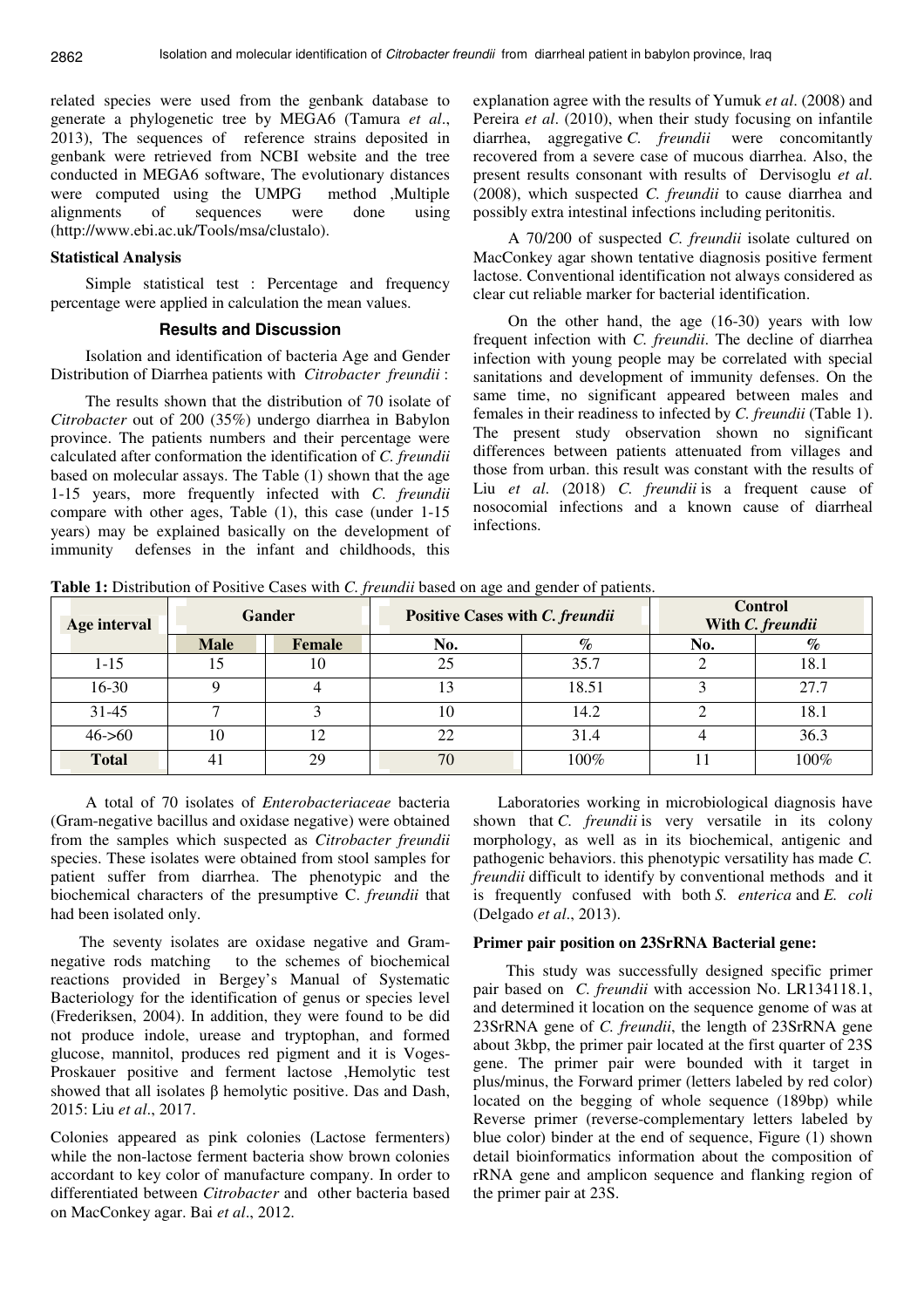# Position of primer pair on 23S gene of Citrobacter freundii



**Fig. 1 :** Presentation of Location for specific primer pair sequence (F and R) on 23S gene of *C. freundii* chromosome to the reference strain *C. freundii* Accession No.LR134118.1 Marker 1 and 2 the boundaries of amplicon started from 2175 -2344,Marker3 pointed to location and sequence of forward primer.

The specific primer pair was successfully identified 67.74% *C. freundii* out of 70 as DNA of suspected bacterial isolates designated it's *C. freundii* based on MCA and biochemical tests from all other closed related colonies grown on MacConkey agar by shown PCR amplicon 189 bp for 21 isolates of *C. freundii* (Figure 2).



**Fig. 2 :** Gel electrophoresis profile of PCR product for 31 bacterial isolates of Enterobacteriaceae amplified by specific primer pair for *Citrobacter freundii*, bacterial isolates shown positive *C. freundii* 189bp, M=molecular marker 100bp for each step,1-31 bacterial isolates.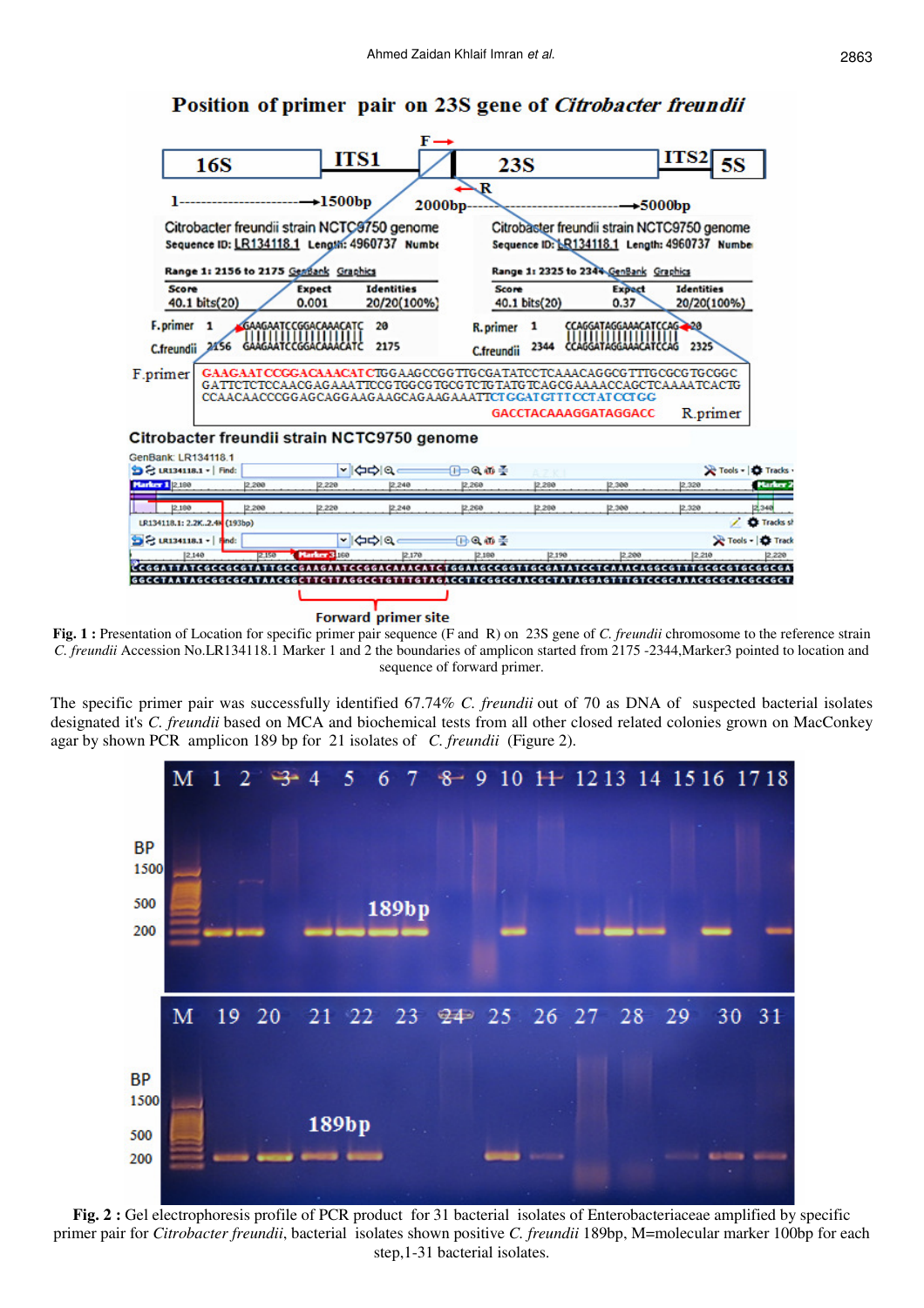The molecular diagnostic of *C. freundii* by using specific primer design in this study was facility direct identification compare with followed cultural, microscopically criteria and biochemical test, the conventional methods were consuming time, costly ,unclear and sometimes shown conflict results. More than one Enterobacteriaceae strains grew on of MacConkey agar and have ability to ferment lactose and increase the foggy of identification *C. freundii* strains from other bacteria (Al-Hasnawi, 2014).

## **Analysis partial sequence of 23S rRNA:**

The specific primer pair (F and R) was succeeded to amplify it target sequence with flanking region in the 23S rRNA gene (Figure 3), in order to accurately and conformed the identify percentage of *C. freundii*. The sequence charts of two *C. freundii* Kufa1 & 2 were Compared with reference strain of *C. freundii* those deposited in genbank the results shown high similarity ranged between 99.35% to 100% match with those sequence of *C. freundii* strains with accession numbers CP037734.1, CP036435.1, LR134118.1, CP033744.1, CP033742.1 and LS992175.1 GenBank (https://blast.ncbi.nlm.nih.gov/Blast.cgi), the results of the NCBI report(shotgun of report shown in Figure 3).

| <b>Description</b><br>Citrobacter freundii Kufa 1                    | Max<br><b>Score</b> | <b>Total</b><br><b>Score</b> | Query<br>Cover | Е<br>value | Per.<br>Ident | Accession          |
|----------------------------------------------------------------------|---------------------|------------------------------|----------------|------------|---------------|--------------------|
| Citrobacter sp. CF971 chromosome, complete genome                    | 289                 | 289                          | 95%            | 3e-74      |               | 100.00% CP041051.1 |
| Citrobacter freundii strain R47 chromosome R47, complete sequence    | 289                 | 289                          | 95%            | 3e-74      | 100,00%       | CP040698.1         |
| Citrobacter freundii strain CAV1857 chromosome, complete genome      | 289                 | 289                          | 95%            | $3e-74$    | 100.00%       | CP037734.1         |
| Citrobacter freundii complex strain ABFQG, complete genome           | 289                 | 289                          | 95%            | $3e-74$    | 100,00%       | CP036435.1         |
| Citrobacter freundii strain NCTC9750 genome assembly, chromosome: 1  | 289                 | 289                          | 95%            | $3e-74$    | 100,00%       | LR134118.1         |
| Citrobacter freundii strain FDAARGOS 549 chromosome, complete genome | 289                 | 289                          | 95%            | $3e-74$    | 100.00%       | CP033744.1         |
| Citrobacter freundii strain FDAARGOS 550 chromosome, complete genome | 289                 | 289                          | 95%            | $3e-74$    | 100.00%       | CP033742.1         |
| Citrobacter freundii strain HM38 chromosome, complete genome         | 289                 | 289                          | 95%            | 3e-74      | 100.00%       | CP024672.1         |
| Citrobacter freundii strain UMH19 chromosome, complete genome        | 289                 | 289                          | 95%            | $3e-74$    | 100.00%       | CP024673.1         |
| <b>Description</b><br>Citrobacter freundii Kufa 2                    | Max<br>Score        | Total<br>Score               | Query<br>Cover | F<br>value | Per.<br>Ident | Accession          |
| Citrobacter sp. CF971 chromosome, complete genome                    | 279                 | 279                          | 93%            | $2e-71$    | 99.35%        | CP041051.1         |
| Citrobacter freundii strain R47 chromosome R47, complete sequence    | 279                 | 279                          | 93%            | $2e-71$    | 99.35%        | CP040698.1         |
| Citrobacter freundii strain CAV1857 chromosome, complete genome      | 279                 | 279                          | 93%            | $2e-71$    | 99.35%        | CP037734.1         |
| Citrobacter freundii complex strain ABFQG, complete genome           | 279                 | 279                          | 93%            | $2e-71$    | 99.35%        | CP036435.1         |
| Citrobacter freundii strain NCTC9750 genome assembly, chromosome: 1  | 279                 | 279                          | 93%            | $2e-71$    | 99.35%        | LR134118.1         |
| Citrobacter freundii strain FDAARGOS 549 chromosome, complete genome | 279                 | 279                          | 93%            | $2e-71$    | 99.35%        | CP033744.1         |
| Citrobacter freundii strain FDAARGOS 550 chromosome, complete genome | 279                 | 279                          | 93%            | $2e-71$    | 99.35%        | CP033742.1         |

Fig. 3 : Description Blast Report of sequences alignment of *Citrobacter freundii* Kufa 1 and 2 isolate sequences with many reference sequence of *C. freundii* deposited in genbank with accession numbers, Identity 100% and 99.35% for each.

# **Phylogeny Tree based on pairwise sequence analysis**

 The two sequence of Kufa isolates of *C. freundii* were multiple alignment by MEGA 6 software with close related bacterial sequences to construct the phylogeny tree to provided two aims ,First to confirmed the specify of primer pair designed for *C. freundii* nor other *Citrobacter* 

*spp*. neither closed related Enterobacteriaceae bacteria like *E. coli*. second, the result shown the *C. freundii* Kufa stain 1 and 2 came with reference strains of *C. freundii* with accession numbers CP033744.1,CP033742.1 and CP024677.1 in the one cluster, while others *Citrobacter* spp became in different clusters so with the *E. coli*, Figure(4).



**Fig. 4 :** Construction of Phylogeny tree for two isolates of *C. freundii* Kufa 1 and 2 with other closed related bacterial strains with their accession numbers based on Mega6 software.